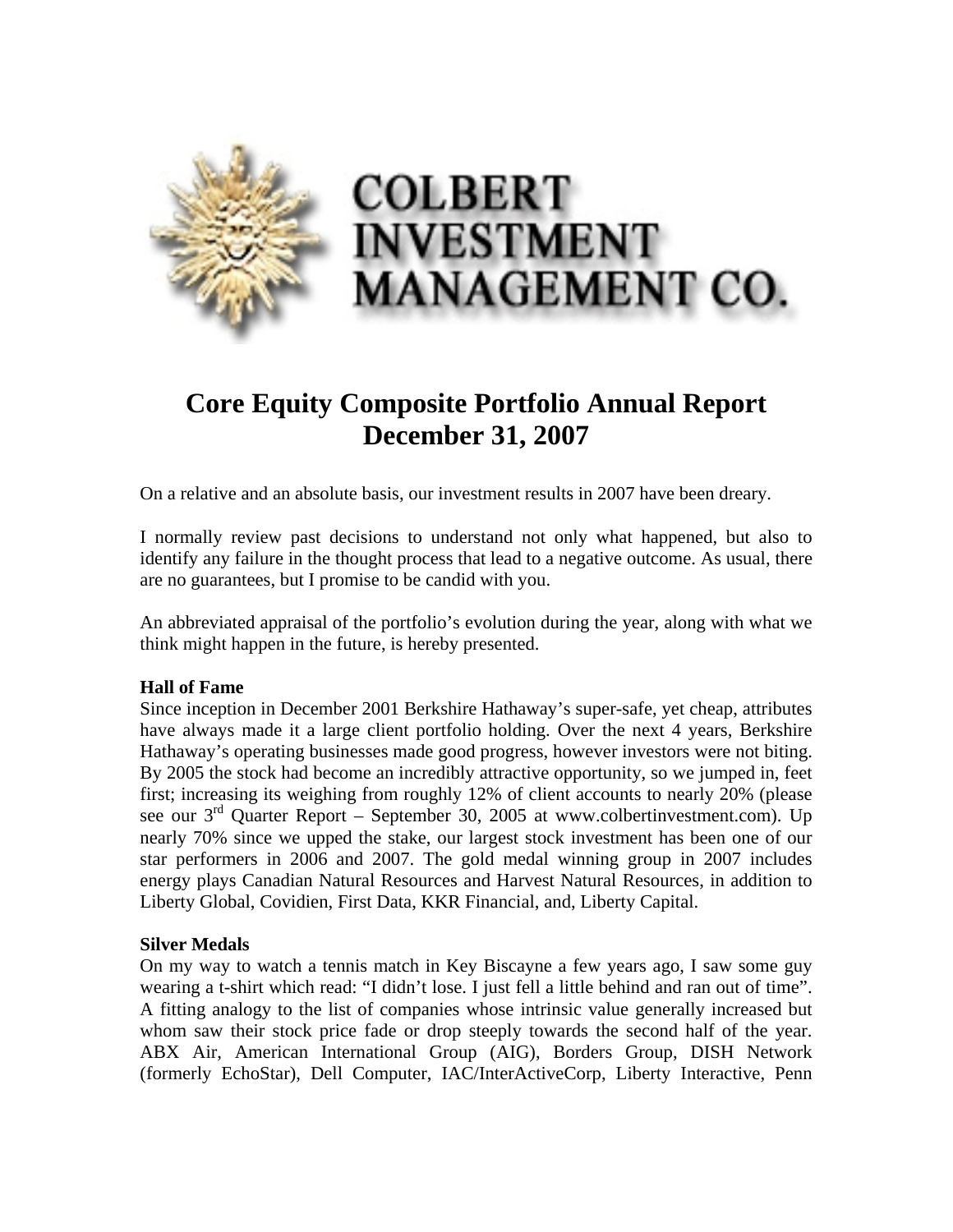West Energy Trust, UnitedHealth, Target, Tyco International, Western Union, Xerox are strong candidates to graduate to the gold medal rank in the next year or two.

## **Dog house**

A bunch a mixed-bag of disappointments (probably including yours truly), dismal management or businesses simply going through rough times. Entities like Delia's, Foamex International, H&R Block, Meade Instruments, and Sprint Nextel have lost some real value, but their share price went down even more. Although in retrospect we should have avoided them, their current discount-to-value renders them attractive investments to own today. They could either perform better or may be replaced with a quality contender.

## **Hall of shame**

a) Sea Containers is an example of a "value trap": an evaluation reveals that if the company were to liquidate (sell) its assets, pay off all its debts, one would end up with a price worth a multiple of what is trading for today. Unfortunately, weak management and high debt levels weaken the company so much over time that it ends up being worth little (or nothing) for shareholders.

b) In November 2006 I sold Citigroup which we had owned for a very long time -even though my admiration for its global franchise had not dimmed- because I concluded that management was destroying value. Since then, banks and other financial stocks including Citigroup have gone down a lot, making me seem prescient. On the other hand Delta Financial was better managed than most, had relatively conservative accounting and lending policies (with loan-to-value criteria of below 80% versus many banks lending 90%, 100% or more of the home value), a valuable mortgage-servicing group, etc. It is a participant in the Alt-A market, lending to borrowers whose credit history puts them between the lowest quality ("subprime") and the higher ratings ("prime"). It received new investments which should have enabled it to not only survive the credit crunch currently going on the USA, but also thrive in the future due to reduced competition and improved profitability. Financial institutions (banks, etc.) live on the public's confidence by "warehousing" other people's money, lending it to more people, and keeping the spread (profit) between both sides. If other people stop giving them their money, they fail, no matter how adequate their lending policies. That is what happened to Delta Financial. My normal focus on the particularities of a company (management, cash flows, assets, competition, etc.) failed to completely account for the fatal credit environment.

## **Diamonds in the rough**

To the naked eye, Oesterreichische Post (Austrian Post), RHJ International and Sears Holdings probably belong in the dog house due to their lackluster results. Once you drill down to the fundamentals regarding their respective managements, assets, operations and financial structure, a forceful light emerges from these unpolished rocks. Even if I wouldn't dare predict when the hidden beauty might reveal itself, I have reason to believe that, over many years to come, they could prove to be celebrated winners.

## **The bottom line**

In summary, our collection of 32 companies was 25% fantastic (8 out of 32), 43% closebut-no-cigar (14/32), 9% too-early-to-say (3/32), 16% bad (5/32), 6% terrible (2/32). We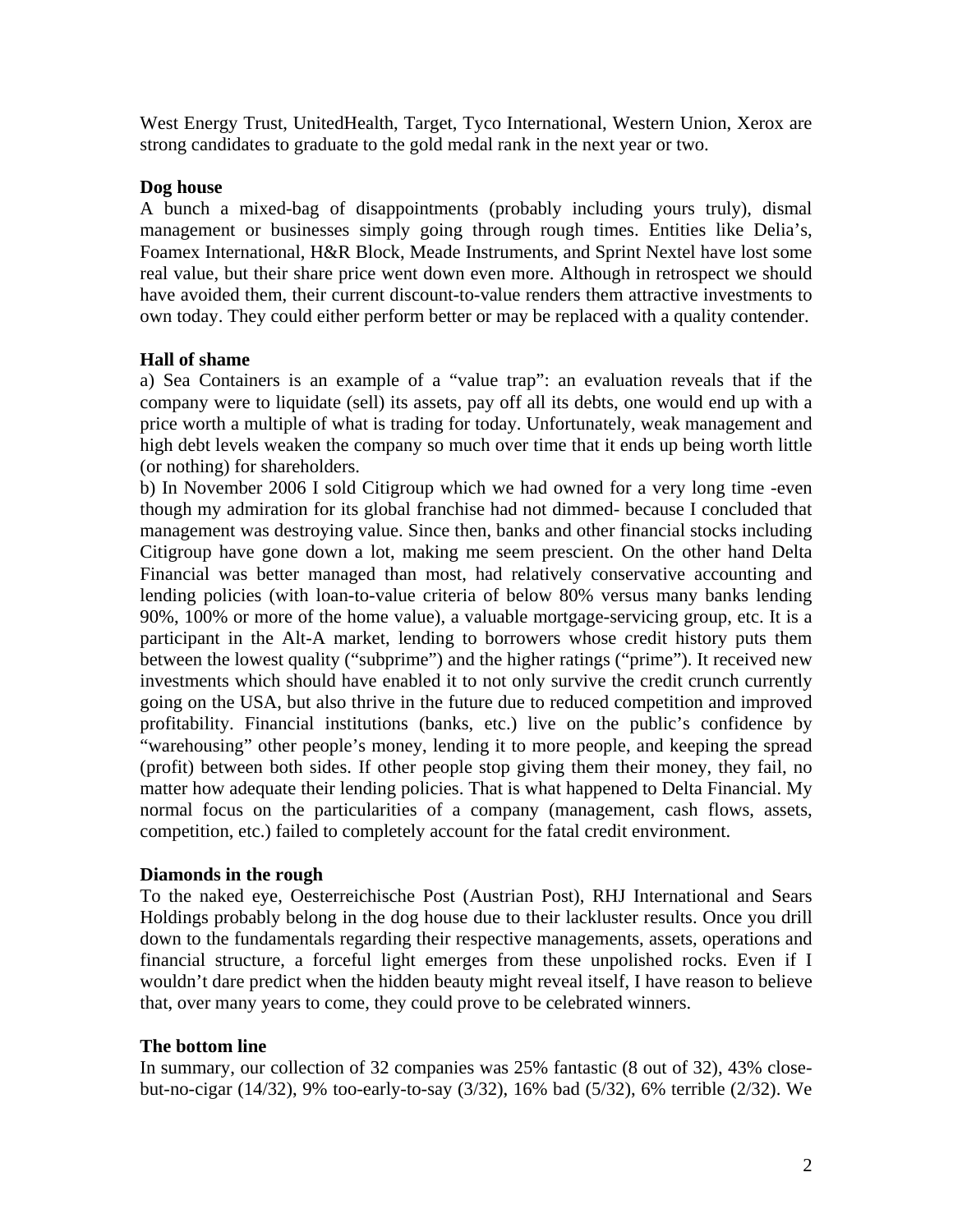would clearly improve by eliminating the terrible, even as limiting the bad. However, in my judgment, not much can be done when a big chunk (43%) of the companies make good overall progress, nevertheless to be penalized by the markets. On a positive note, most of these stocks are trading as if we were already in a recession, rendering them safer now than before their decline.

Looking ahead, while aware of the real estate, inflation (energy), credit (debt) and other inter-related economic threats, I am especially energized about the overall composition of our equity portfolio. Time and again, history has shown that buying in uncertain times leads to exceptional profits, because uncertainty in itself is not a risk of loss. Accordingly, I have personally invested more funds recently and encourage you to do the same.

Please call, write or email me (ka@colbertinvestment.com) with any questions or comments. In the meantime, thank you for your continued trust, and I wish you and your family all the best in 2008.

Sincerely,

 Karim Armand President

## **DISCLAIMERS AND OTHER LEGAL INFORMATION**

**NO OFFER OR SOLICITATION**. This letter ("Letter") has been prepared solely for purposes of illustration and discussion for clients that have pre-existing and substantive relationships with Colbert Investment Management Co. (together with all principals, affiliates, employees, and associated persons thereof collectively being referred to herein as "CIM"). This Letter should not be construed by anyone as CIM's solicitation or offer to effect or attempt to effect transactions in securities, including the securities of Tortuga Capital, LP (the "Fund"). Any security offering for the Fund is subject to certain investor eligibility criteria as detailed in the applicable offering documents. Such an offering is made only to accredited investors and only by the confidential private offering memorandum (the "Memorandum") and related agreements of the Fund. This Letter must be read in connection with the Memorandum and related Fund documents in order to understand fully all of the implications and risks of the offering of Fund securities. There is no secondary market nor is one expected to develop for investments in the Fund. There will be restrictions on transferring interests of the Fund. The securities issued by the Fund have not been registered or qualified for sale under the Securities Act of 1933, as amended, or any state's securities laws.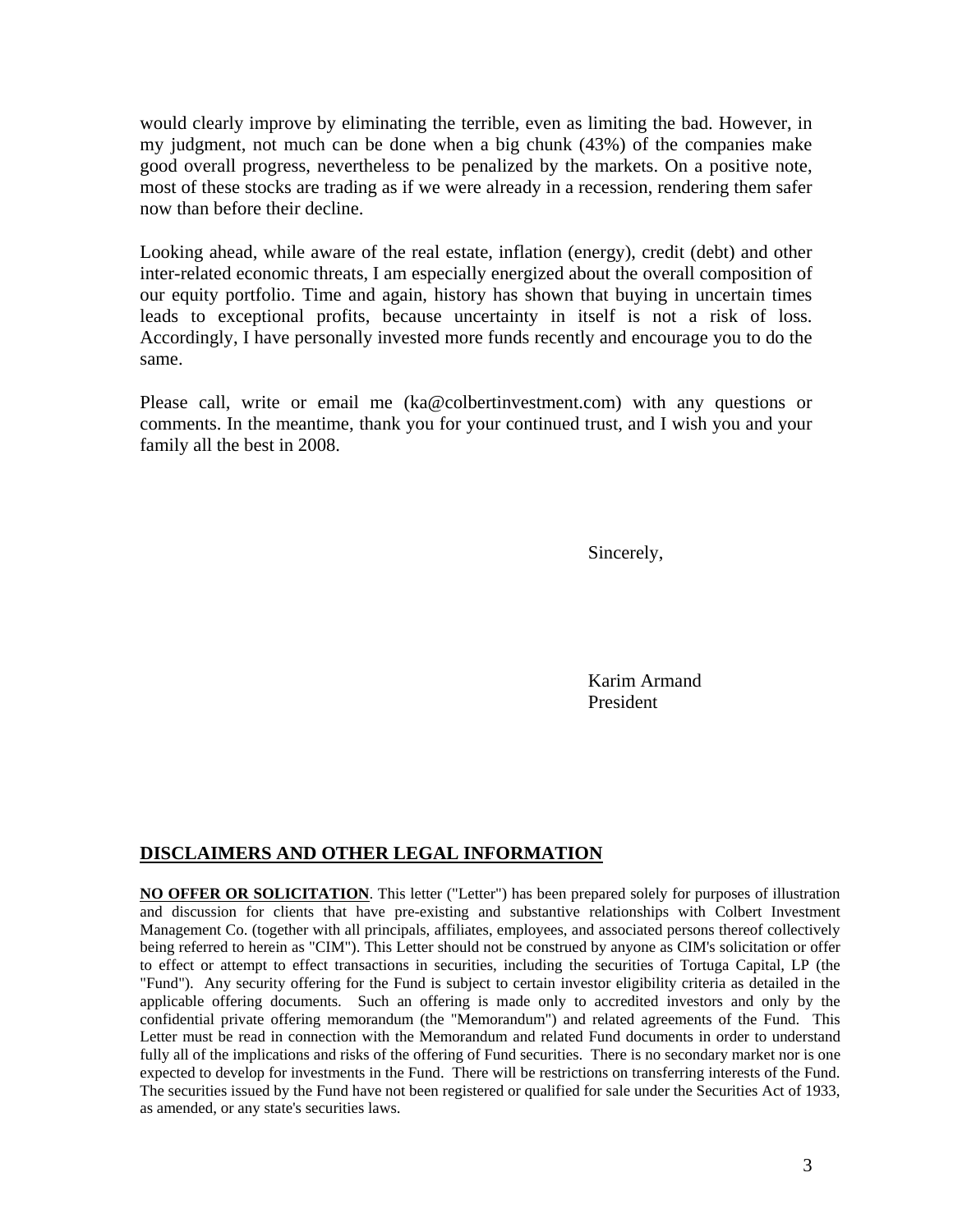This Letter, and any information and research contained herein, do not represent recommendations of investment advice to buy or sell securities or any financial instrument nor are they intended as an endorsement of any security or investment. **This Letter is for informational purposes only and any information contained in this Letter represents the writer's or provider's own investment opinions, and should not be construed as personalized investment or tax advice**. Nothing herein is an offer of any service that is not legal for offer into any particular jurisdiction with CIM's current licensure (if any).

**LEGAL AND OTHER INFORMATION**. Any information, data, statements, opinions, or projections made in this Letter may contain certain forward looking statements, projections and information that are based on the beliefs of CIM as well as assumptions made by, and information currently available to, CIM. Such statements in this Letter reflect the view of CIM with respect to future events and are subject to certain risks, uncertainties and assumptions (including, but not limited to, changes in general economic and business conditions, interest rate and securities market fluctuations, competition from within and without the investment industry, new products and services in the investment industry, changes in customer profiles, and changes in laws and regulations applicable to CIM. Should one or more of these or other risks or uncertainties materialize, or should underlying assumptions prove incorrect, actual results may vary materially from those described in this Letter. Furthermore, although carefully verified, data is not guaranteed as to accuracy or completeness. The statements, opinions, and/or data expressed in this Letter are subject to change without notice based on market and other conditions. Descriptions of CIM's process and strategies are based on general practice and CIM may make exceptions in specific cases. This Letter is based on information available as of the time it was written, provided, or communicated and CIM disclaims any duty to update this Letter and any content, research or information contained therein. Accordingly, CIM does not make any representation as to the timeliness of any information in this Letter. As a result of all of the foregoing, inter alia, CIM can not be held responsible for trades executed by the recipients or viewers of this Letter based on the statements, projections, research, or any other information of any other kind included therein. *Investments in securities are speculative and involve a high degree of risk; you should be aware that you could lose all or a substantial amount of your investment if you attempt to apply any of the information in this Letter.* 

The information contained herein is confidential and may not be reproduced or circulated in whole or in part.

**\*DISCLAIMERS AND INFORMATION RELATED TO ALL PERFORMANCE DATA**. PAST PERFORMANCE IS NOT NECESSARILY INDICATIVE OF FUTURE RESULTS AND FUTURE ACCURACY AND PROFITABLE RESULTS CANNOT BE GUARANTEED. PERFORMANCE FIGURES ARE PRE-TAX AVERAGES OF INDIVIDUAL YEAR'S RESULTS. ALL PERFORMANCE IS NOT NECESSARILY BASED ON THE SAME TYPES OF GAINS. THE AMOUNTS MANAGED MAY DIVERGE FROM THE AMOUNTS UNDER MANAGEMENT THAT FORMED THE BASIS FOR HISTORICAL PERFORMANCE. ALL PERFORMANCE ASSUMES THE REINVESTMENT OF EARNINGS. THE U.S. DOLLAR IS THE CURRENCY USED TO EXPRESS PERFORMANCE. ACTUAL INVESTMENT ADVISORY FEES INCURRED BY CLIENTS MAY VARY. INVESTMENT ADVISORY FEES ARE DESCRIBED IN CIM'S FORM ADV PART II. UNLESS OTHERWISE SPECIFIED, ANY PERFORMANCE IN THIS LETTER IS NOT AUDITED AND IS NOT INTENDED TO COMPLY WITH AIMR-PPS™ OR GIPS GUIDELINES. NO REPRESENTATION IS BEING MADE THAT FOLLOWING THIS LETTER AND/OR ANY INFORMATION CONTAINED HEREIN WILL OR IS LIKELY TO ACHIEVE PROFITS OR LOSSES SIMILAR TO THOSE SHOWN OR DESCRIBED IN THIS LETTER. ANY INVESTMENT RETURN AND PRINCIPAL WILL FLUCTUATE WITH MARKET CONDITIONS, AND YOU MAY HAVE A GAIN OR LOSS ON YOUR INVESTMENTS. ACCORDINGLY, INDIVIDUAL RETURNS, FOR ANY GIVEN ACCOUNT OR YEAR, MAY VARY FROM ANY OF THE RELEVANT RETURNS SHOWN HEREIN.

ANY PERFORMANCE COMPARISON TO THE PERFORMANCE OF INDICES IN THIS LETTER MAY NOT BE A MEANINGFUL COMPARISON. INDICES CITED IN THIS LETTER ARE GENERALLY NOT AVAILABLE FOR DIRECT INVESTMENT AND ARE NOT SUBJECT TO FEES. ANY PERFORMANCE REFERENCED IN THIS LETTER IS NOT NECESSARILY BASED ON THE SAME TYPES OF SECURITIES CONTAINED IN ANY INDEX SHOWN OR REFERENCED IN THIS LETTER, NOR IS ANY